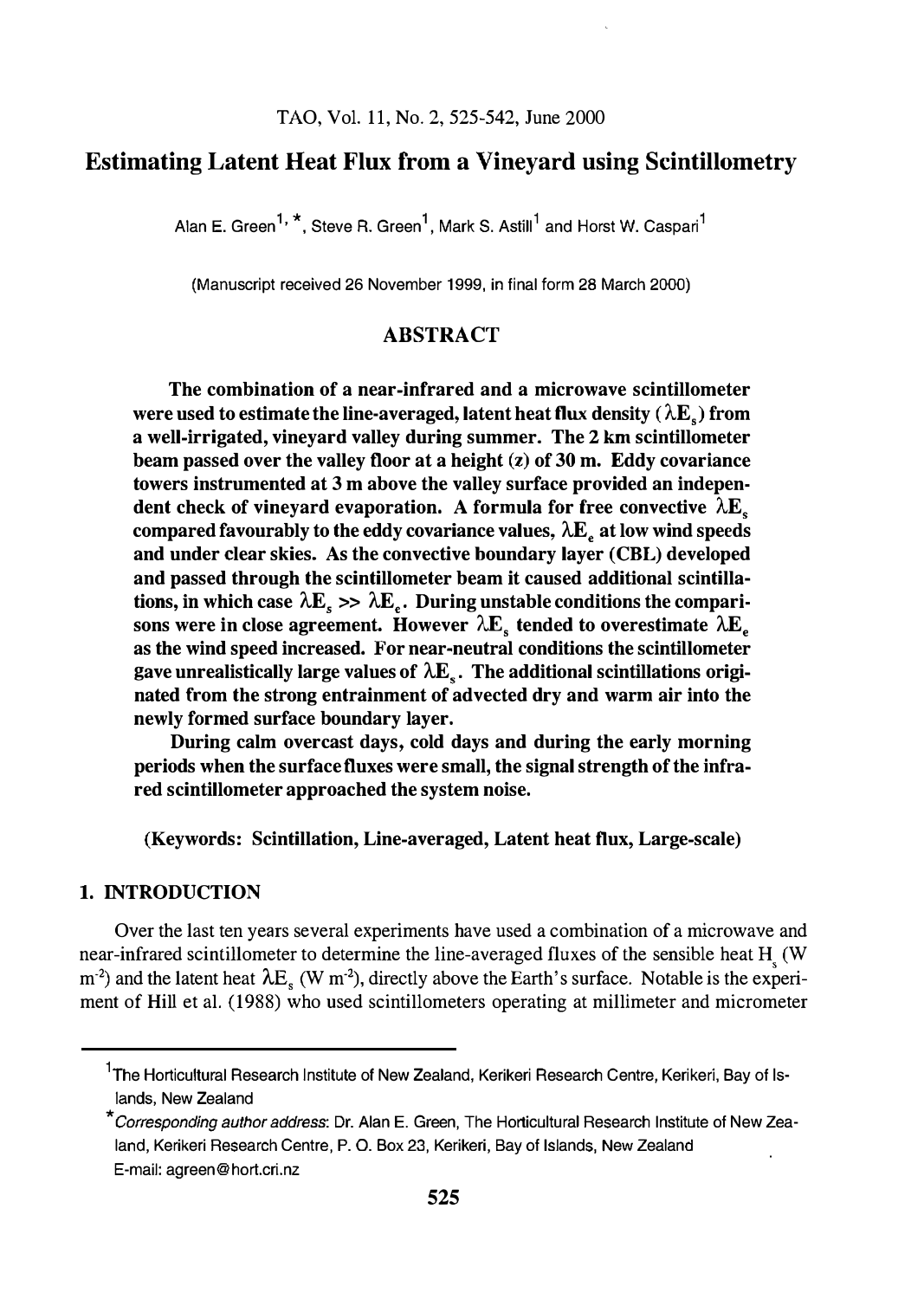wavelengths. They were the first to outline the methodology for determining H, and  $\lambda E_s$  and produce what Hill described as 'a reasonable agreement with those values from micrometeorological measurements'. The next recorded experiment using multiple scintillometers was Green et al. (1999) who found H and  $\lambda$ E, compared favorably to eddy covariance measurements made at the midpoint of the scintillometer transect. This latter experiment confirmed that the recently designed microwave scintillometer was operational and sensitive to inertial sized eddies of heat and water vapor. This research also highlighted the effect of line-averaged, low frequency humidity fluctuations and their detrimental effect on the scintillometer signals. In both these experiments the surface was flat, expansive and homogeneous in surface coverage with the scintillometer beam close to the canopy  $(z < 10 \text{ m})$ .

There are provisos for the scintillometer method because it is indirect in its approach, relying upon similarity theory to scale the temperature structure parameter,  $C_T^2$  ( $K^2$  m<sup>-213</sup>) and the humidity structure parameter,  $C_0^2$  ([g m<sup>-3</sup>]<sup>2</sup> m<sup>-2/3</sup>) as functions of atmospheric stability. In practice, these parameters are first calculated from the scintillometer signals then incorporated into similarity functions to determine H and  $\lambda E_s$ . To satisfy the prerequisites of similarity theory, scintillometer experiments should be conducted over a flat and homogeneous landscape under a relatively stationary atmosphere. This satisfies the empirical linking (albeit at times tenuous) of the scintillometer beam-intensity perturbations with the surface generated eddies of heat and moisture.

If there is to be an acceptance of the scintillometer method, comprehensive experimental verification and testing over a variety of terrain and atmospheric conditions is mandatory. It is our intent in this paper to contribute an improved understanding of the scintillometer method from initial experience gained with this scintillometer combination (Green et al., 1999). We present here results using a microwave and near-infrared scintillometer propagating across a vineyard valley. Our approach is somewhat different than other close to the canopy scintillometer experiments. A vineyard has been studied previously using an near-infrared scintillometer (De Bruin et al., 1995) however the scintillometer beam was very close to the canopy  $(z = 3.3 \text{ m})$  and the soil-plant conditions were dry. Here we examine the scintillometer capability to measure the surface evaporation across an irrigated valley and at a beam height much greater than previously attempted for this two-scintillometer combination. Operating at height is necessary to cover the large distances (up to 10 km). The surrounding farmland was drought stricken. We suspected the contrast in soil-water conditions would cause additional scintillations if dry air advected into the valley. The scintillometers were installed at  $z = 30$  m above the valley floor by placing them on opposing and exposed ridges (see Fig. 1). Within the vineyard at two locations eddy covariance instruments monitored  $H_{\text{e}}$  and  $\lambda E_{\text{e}}$ . These measurements provided a measure of the vineyard energy balance and a benchmark for the scintillometer determined fluxes. The valley floor had no significant undulations and the canopy was of a consistent roughness about the center of the scintillometer beam (maximum scintillometer weighting). Based on past experience (Green et al., 1999) it was believed possible to estimate half hourly  $\lambda E_s$ . The preferred wind direction was from the NW, because this was the wind that blew up the valley and across substantial grape planting before intersecting the scintillometer beam. If the wind blew into the valley from across the surrounding hill-sides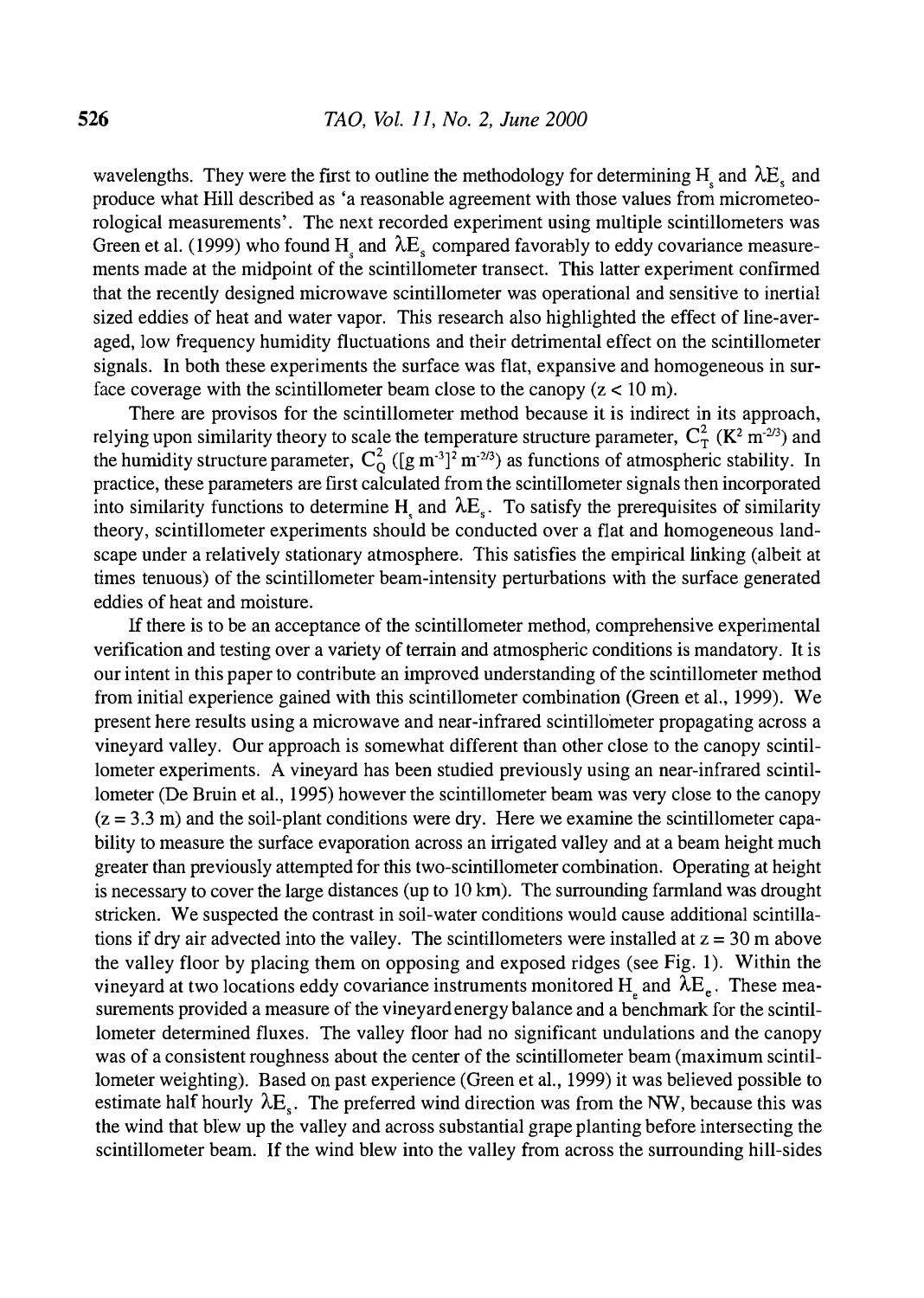this could adversely effect the scintillometer performance and  $\lambda E_s$  was treated with scepticism.

#### 2. THEORY

Scintillometers provide a wavelength-dependent, line-averaged measurement of the refractive-index structure parameter,  $C_n^2$  (m<sup>-213</sup>). Embedded within each value of  $C_n^2$  reside the weighted spatial effects of temperature and humidity fluctuations that have affected the scintillometer beam along its entirety. Each received scintillometer signal is time integrated within a bandwidth that encompasses the inertial subrange of turbulent eddies. These conditioned scintillometer signals provide the first step in determining  $H_1$  and  $\lambda E_2$ .

# 2.1. Structure Parameters  $C_T^2$  and  $C_O^2$

Through assuming these structure parameters obey Monin-Obukhov Similarity Theory (MOST) Hill et al. (1988), provide the values of  $C_T^2$  and  $C_Q^2$  obtained for a dual scintillometer operating at microwave and near-infrared wavelengths (denoted by subscripts  $_m$  and  $_i$  respectively) as,

$$
C_Q^2 = \left[ A_{T,m}^2 C_{n,i}^2 + A_{T,i}^2 C_{n,m}^2 + 2SA_{T,m} A_{T,i} \sqrt{C_{n,m}^2 C_{n,i}^2} \right] / (TD)^2, \tag{2.1}
$$

$$
C_T^2 = \left[ A_{Q,m}^2 C_{n,i}^2 + A_{Q,i}^2 C_{n,m}^2 + 2SA_{Q,m} A_{Q,i} \sqrt{C_{n,m}^2 C_{n,i}^2} \right] / (QD)^2, \tag{2.2}
$$

 $A_T^2$  and  $A_O^2$  are parameters (Hill et al., 1980) that are influenced by the operating wavelength of the scintillometer, absolute temperature T (K), pressure P (N m<sup>-2</sup>) and humidity Q (g m<sup>-3</sup>).

The factor D expands to,

$$
D = [A_{T,m} A_{Q,i} - A_{T,i} A_{Q,m}] / TQ.
$$
 (2.3)

One significant consequence of MOST is that S, the T-Q correlation coefficient takes a value of  $+1$  for unstable conditions (Hill, 1989). Such a correlation has not always been observed in scintillation experiments. For instance Kohsiek (1982) found an average S of 0.75 while Hill et al. (1988) found S to be much closer to unity  $(S = 0.99)$ .

#### 2.2. Sensible and Latent Heat Flux Densities

Our primary interest in scintillometers is determining line-averaged values of H<sub>,</sub> and  $\lambda E$ , at kilometer scales. To infer these fluxes across large areas scintillation measurements must be made over long horizontal paths. In this experiment the scintillometer averages the scintillometer signals over a horizontal distance of 2 km.  $\lambda E_s$  is our main surface flux of interest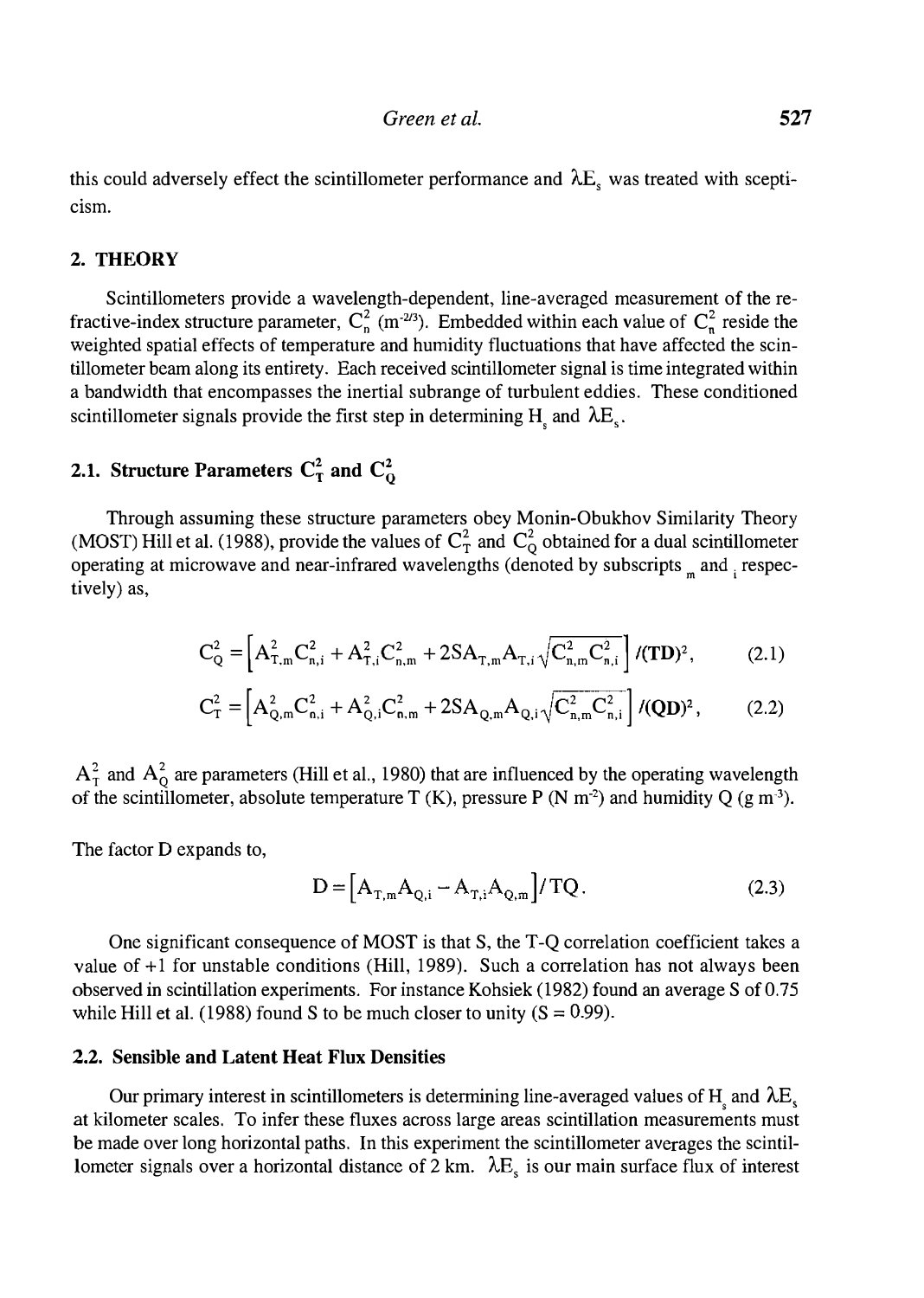because of its potential for irrigation scheduling. Operating over such distances or greater is acceptable provided the scintillometer pathlength is a small fraction of the boundary layer height. For instance Kohsiek (1985) operated a CO<sub>2</sub> laser scintillometer over 5.9 km and  $z =$ 40 m. At such heights slight non-uniformity in the surface maybe from ditches or roads, cloud cover or canopy cover are *blended* with the surrounding surfaces if there is some mechanical mixing of the boundary layer. Because this scintillometer process is one of line-averaging, a single spatial anomaly at the surface would need to cause a very significant difference in surface flux to produce a measurable signal change at the scintillometer receiver. In such cases it would be unwise to select an experimental site that wasn't fairly uniform. The scintillation method can be considered a form of low-pass filtering whereby small spatial and temporal changes are smoothed by the average signal. Further, as the weighting function of the scintillometer method is symmetrically bell shaped, the scintillometer can be positioned to minimise the effect of any significant change in surface conditions from the normal cover underlying the beam.

Currently MOST provides the only framework for indirectly predicting H<sub>s</sub> and  $\lambda E_s$  from  $C_T^2$  and  $C_O^2$ . As has been previously discussed the ideal situation for such experiments is a flat and homogeneous site having a stationary atmosphere. Such was the case in the Kansas Plain Experiment from where the original MOST algorithms were derived (Wyngaard, 1973). In this experiment we assumed MOST was applicable in the vineyard and  $C_\Omega^2$  and  $C_\Gamma^2$  would scale to the scintillometer beam height as functions of atmospheric stability ( $z/L$ <sub>o</sub>).

We use the empirical scaling relationship of Hill et al. (1988) for unstable conditions,

$$
g\left(\frac{z}{L_0}\right) = 4.9 \left(1 - 7\left|\frac{z}{L_0}\right|\right)^{-2/3} = \frac{C_0^2 z^{2/3}}{Q_*^2} = \frac{C_T^2 z^{2/3}}{T_*^2} \quad , \, z/L_0 < 0 \,, \tag{2.4}
$$

 $L_0$  (m) is the buoyancy length scale, which includes a correction for humidity fluctuations and is defined by,

$$
L_0 = -\frac{u^2 \cdot T}{g \kappa T_*(1 + 0.07/\beta)},
$$
\n(2.5)

 $\kappa = 0.4$  is von Karman's constant,  $T_{\star}(\kappa)$  is the temperature scaling parameter,  $g = 9.81$  m s<sup>-2</sup> is gravitational acceleration and  $\beta = H_s / \lambda E_s$  we have called the line-averaged Bowenratio. Kohsiek (1982) notes that  $\beta$  is proportional to the ratio  $C_{\tau}/C_{\alpha}$  which are two of the structure parameters derived from this experimental scintillometer. The humidity scaling parameter Q. (g m<sup>-3</sup>) and the velocity scale u<sub>x</sub> (m s<sup>-1</sup>) combine to give a value for  $\lambda E_s$  as,

$$
\lambda E_s = L_v u_* Q_* . \qquad (2.6)
$$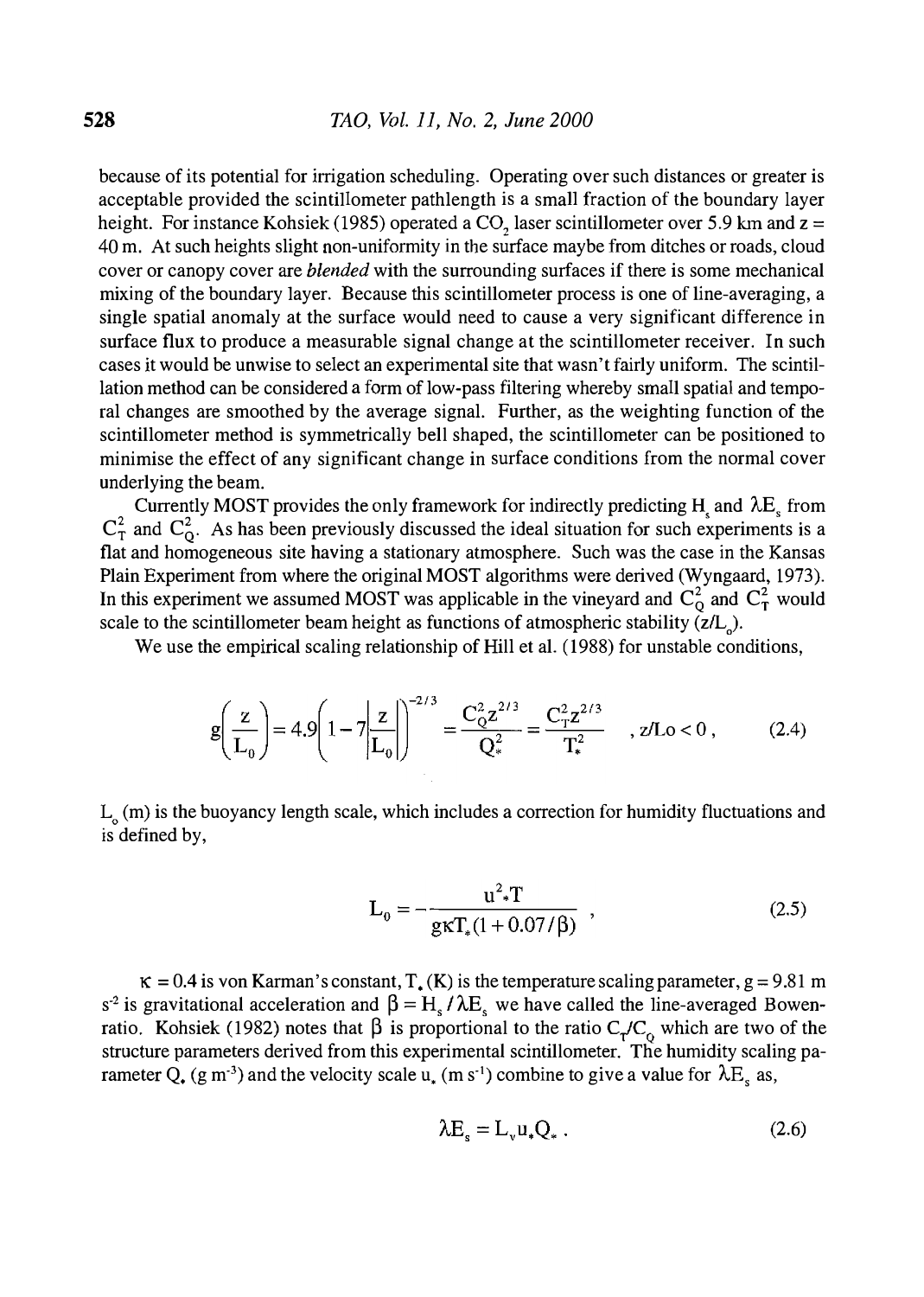The latent heat of vaporisation of water L<sub>y</sub> is taken here as  $2.45 \times 10^3$  kJ kg<sup>-1</sup>.

Obtaining a reliable line-averaged u. for inclusion in (2.6) is difficult to achieve and other options are favoured. Over a homogeneous surface a line-averaged u. is preferred to that obtained from either an eddy covariance measurement or that estimated from the windspeed profile and a surface roughness measurement. Neither of the latter approaches will spatial average  $u<sub>a</sub>$  at the length scale of the scintillometer transect. It is impractical to measure  $u<sub>a</sub>$  at the scintillometer beam height of 30 m and position of maximum signal weighting (the midpoint of the beam). Instead, conventional meteorological instruments placed at  $z = 3$  m estimate u, which is then taken as being equivalent at  $z = 60$  m because a constant flux layer is assumed.

For near-neutral conditions, typically characterized by overcast skies, strong surface winds and low values for surface fluxes,  $(z/L_0)$  approaches zero as mechanical turbulence dominates. The wind profile is logarithmic with z and  $\mathbf{u}_i$  can be determined from an average windspeed  $\mathbf{u}_i$ (m s<sup>-1</sup>) at  $z = 3$  m, the canopy displacement height d (m) and surface roughness  $z_0$  (m) using,

$$
\mathbf{u}_{*} = \frac{\mathbf{\kappa} \mathbf{u}_{c}}{\ln(z - d/z_{0})}.
$$
 (2.7)

An empirical calculation of  $z_0$  is made assuming  $z_0/h_c = 0.13$  and  $d/h_c = 0.7$  (Sene, 1994). This requires an estimate of the average canopy height,  $h<sub>o</sub>$  (m). Deviation from the log-law increases for unstable conditions requiring a modification of (2.7) to become,

$$
u_{*} = \frac{\kappa u_{c}}{\ln(z - d/z_{0}) - \Psi(z/L_{0})}
$$
 (2.8)

The full expression for the function  $\Psi(z/L_0)$  can be found in Panofsky and Dutton (1984). An iterative solution to (2.8) is obtained by first assuming an initial value for  $(z/L)$ then calculating  $u^*$ . From (2.5) a new (z/L<sub>n</sub>) is determined and substituted into (2.8), the process repeating until convergence. In the author's experience this procedure is fairly robust, requiring on average, just three to four iterations to complete.

For a very unstable atmosphere, the free convective situation, when  $(z/L_0)$  < -1, mechanical mixing is not significant permitting a simplification of (2.4) using the prior the expressions for L<sub>o</sub> and  $\lambda$ E<sub>s</sub>. This rearrangement expresses C<sub>o</sub><sup>2</sup> as,

$$
C_Q^2 = 2.5 \left( \frac{\lambda E_s}{L_v} \right)^{4/3} z^{-4/3} \left( \frac{T Q_*}{g T_*} \right)^{2/3} .
$$
 (2.9)

From (2.9) there is a decrease of  $C_0^2$  with height. In reality this is observed as a rapidly diminishing scintillometer signal. Scintillometers are placed at greater heights to reduce the risk of signal saturation and to obtain greater scales of spatial integration. In so doing the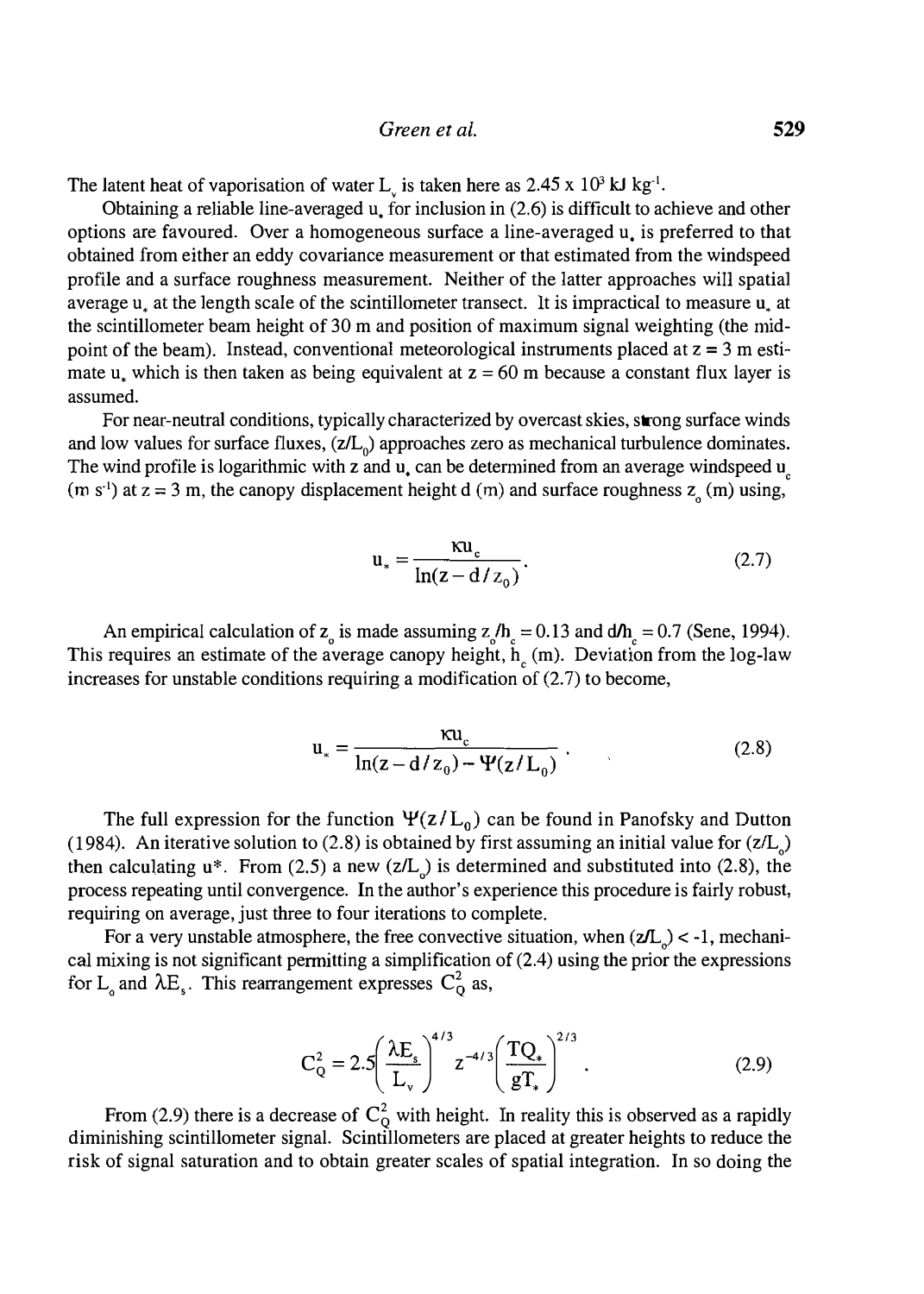resolution of the scintillometer may be compromised.

Continuing with our derivation of  $\lambda E_s$  under free convection, from (2.4),

$$
\frac{Q_*}{T_*} = \frac{C_Q}{C_T} \tag{2.10}
$$

By the substitution of (2.10) into (2.9),

$$
\lambda E_s = L_v z \left(\frac{C_Q^2}{2.5}\right)^{3/4} \left(\frac{gC_T}{TC_Q}\right)^{1/2}.
$$
 (2.11)

This is a similar result to the free convective form given by Hill et al. (1988). Note that both  $C_T$  and  $C_Q$  are needed to estimate  $\lambda E_s$  and so the technique requires at least two different wavelength scintillometers. In contrast the free convective, sensible heat flux only requires a value for  $C<sub>r</sub>$  which can be provided by a single near-infrared scintillometer (Panofsky and Dutton, 1984).

#### 3. EXPERIMENTAL

#### 3.1. Site Description and Instrumentation

The Brancott Estate situated in the fluvial Fairhall Valley at the foothills of the Southern Ranges is found on the outskirts of Blenheim (Marlborough region, South Island of New Zealand). The Estate was chosen as the experimental site, being one of the largest vineyards in this country encompassing some 240 ha of vines stretching across the valley floor and bounded by low hills (schematic Fig. 1). These hillsides provided a convenient solution to mounting the scintillometers sufficiently high so the beams could see the valley-floor and line-average the vineyard  $\lambda E_s$ . Using a laser theodolite the scintillometer transect was established as 1,969 m at an average height of 30.3 m above the valley floor. The grade was 1:248 from the transmitter end on the hillside above the dry Fairhall riverbed to the receiver end, 'Rob's Knob'. For the purposes of this experiment the scintillometer beam was treated as parallel to the ground surface. The scintillometer beam crossed the central portion of the vineyard in an EW direction from transmitter to receiver. The preferred wind direction was from the NW because it was from this direction that the wind blew up the valley and across the irrigated grapes (a fetch of more than one kilometer) before intersecting the scintillometer beam. Downwind of the vineyard were further grape plantings (Fairhall Estate) but to the NE was the beginning of a dry scrub-land interspersed with a barren surface (local civilian and military airport) and some scattered olive plantings. This surrounding drier farming terrain then extended many kilometers to the base of the Nelson foothills (Richmond Range) having more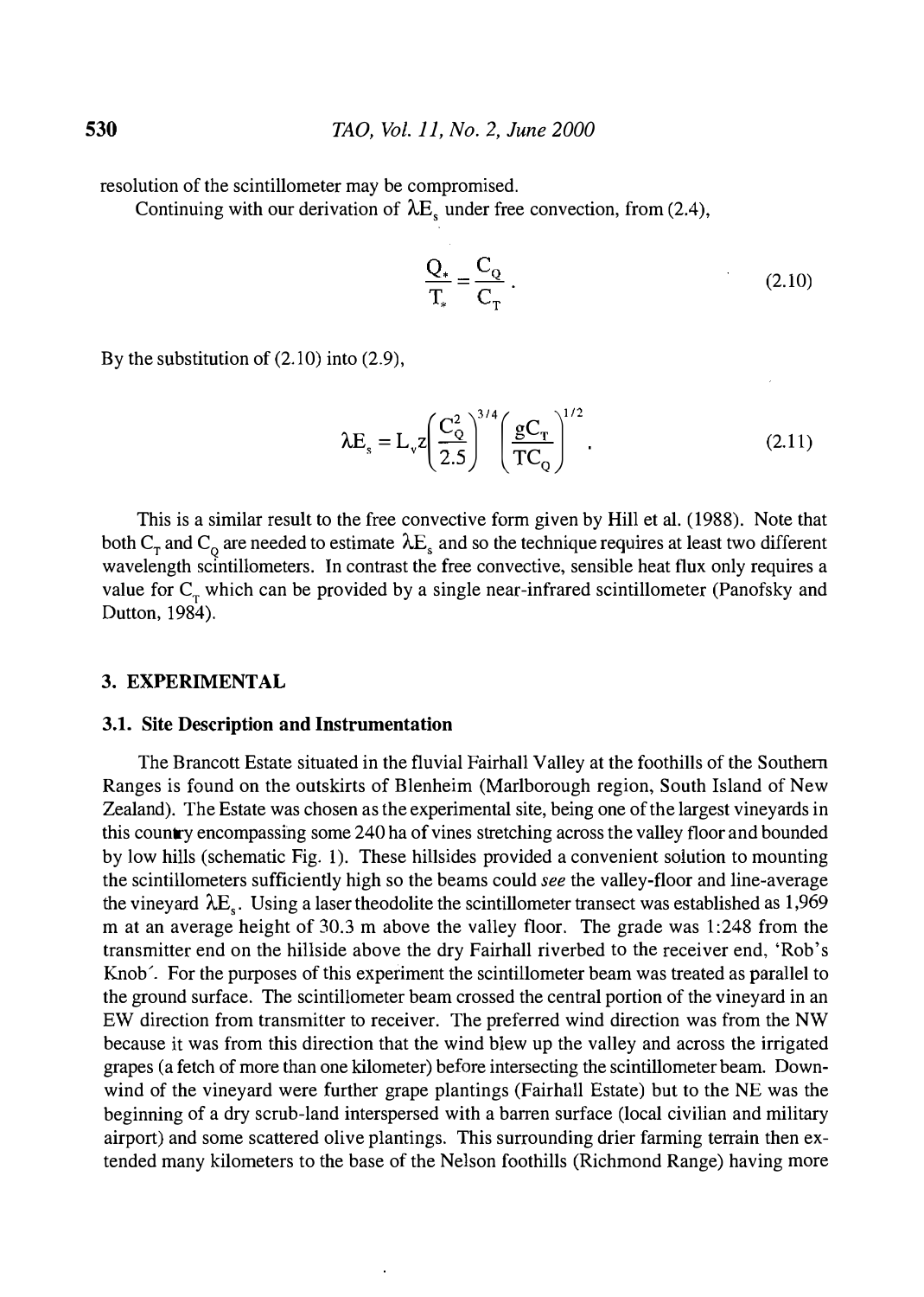

vineyards on either side of the distant Wairau River. Because of a prolonged drought the irrigated Brancott Estate was for all practical purposes an oasis.

Fig. I. A simplified schematic of the Brancott Valley showing the positions of the scintillometer and eddy covariance instruments.

The scintillometers were the same microwave (1.1 cm wavelength) and near-infrared (0.94 µm wavelength) types as described by Green et al. (1999) and were mounted on short 1 m towers, themselves cemented into concrete bases at either end of the scintillometer transect. A plywood cover was built around each scintillometer to protect against wind vibration and the weather. At a later date, clear acrylic covers were added across the front openings as it was suspected the wind shear on the microwave dishes could cause unwanted mechanical scintillations. Acrylic is transparent at the scintillometer wavelengths. Following this experiment the scintillometers are now permanently housed in  $1 \text{ m}^3$  aluminium cubes with portable power systems and telemetry capability. This new construction greatly simplifies installation and is ideal for transportation and weatherproofing.

The Brancott Road running NS separated the Estate into eastern and western sections characterized by the grape-rows orientated NS on the eastern side and EW on the western side. In most cases the vines were planted 1.8 m apart in rows spaced at 3 m but planting age varied from 1 through to 25 years. The vines were trellised and  $h<sub>s</sub>$  was estimated as 1.5 m, though some vines at the centre of the scintillometer beam were 2 m in height. The eastern side was planted in predominantly the Sauvignon Blanc variety with the canopy touching the ground. In comparison the vines on the western side were sparser and were pruned below 1 m. The vineyard relied on irrigation to meet the water requirements with all vines receiving water via drip emitters. In contrast the inter-rows were dry and devoid of plant cover due to the enduring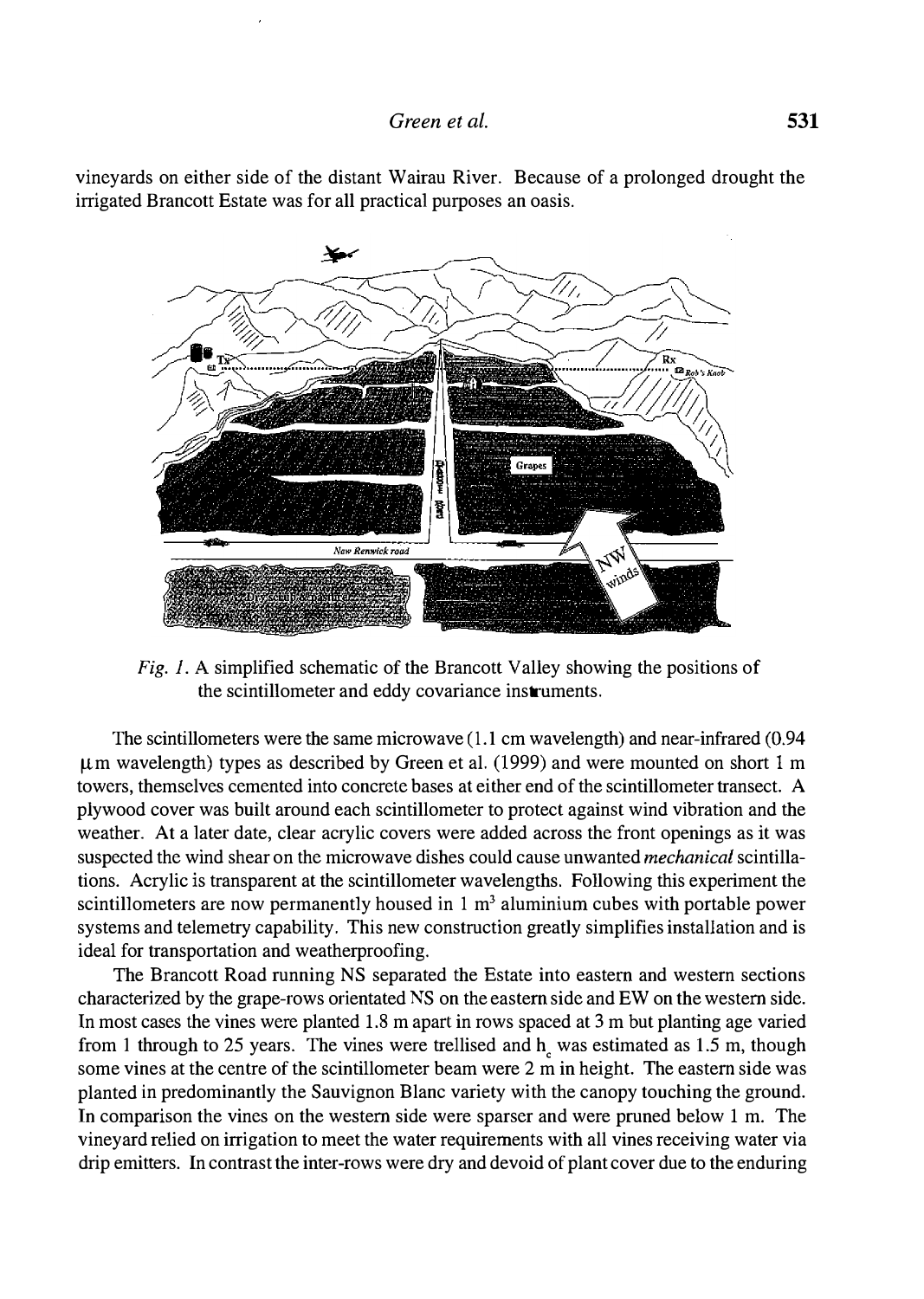drought.

Two, 3 meter high, open-lattice towers were instrumented with rapid response 1-D sonic anemometer-thermometers and krypton hygrometers. Half-hourly values of  $\lambda E$  and H were calculated using the eddy covariance technique. Other slower sensors included sensitive cup anemometers, a net radiometer  $R_{\mu}$  (W m<sup>-2</sup>) and a combination temperature-relative humidity sensor. One tower was placed in the mature canopy on the eastern side almost directly under the centre of the scintillometer beams (designated the road site) and the other tower near to the Fairhall river and the much younger vines (the river site). Wind speed, temperature and the relative humidity were also recorded by data-loggers on Rob's Knob.

### 3.2. Weather Conditions and Data Collection

The experiment started in late summer, February 1998, during an  $ext{ex}$  reme drought. There had been no significant rainfall in the Marlborough region during the previous winter-spring period. The surrounding hillsides and pastures were brown and dry with little if any growth. In contrast, the canopy of the vineyard was green and lush. Data collection first began on the afternoon of the 21st February (day of the year, D51) and was continuous for the next three days until the monthly average rainfall  $\sim$  35 mm) was experienced over the intervening days, D54 and D55. As the ground was baked hard very little of the rain penetrated the surface soil and most disappeared as runoff. Throughout days D51, D52 and D53 strong winds, mainly N - NW drove up the valley and through the scintillometer beam. Days D52 and D53 were overcast. These days had relatively low H<sub>2</sub> and  $\lambda E_e$ . By day D56 the rain had stopped and the sky was clear and the early morning winds were a cold SW blowing across the surrounding hills and through the scintillometer beam. In the afternoon the wind direction shifted around to the NE and was accompanied by intermittent cloud cover and an increasing air temperature. Day D57 had a clear sky with low windspeeds in the morning. By the early afternoon of D57 the windspeed had increased from a northerly direction. D58 started with a brilliantly clear morning which quickly degenerated into overcast conditions with SW wind. The final day of the experiment, 059, began the morning with strong SW winds and overcast skies followed by rain in the late afternoon.

Data from the eddy covariance and the scintillometer instruments was recorded using Campbell Scientific Inc. 21x micro-loggers programmed for 10 minute and half-hour averages. The data was retrieved daily by portable computer and analysed using a software spreadsheet. Supporting micrometeorological data were recorded using a standard met station located beside the eddy covariance instruments.

#### 4. RESULTS AND DISCUSSION

#### 4.1. Near-neutral and Advective Conditions

Day D51 had a clear sky with strong N-NW winds. In contrast days D52 and D53 were characterized by overcast skies but still with strong N-NW winds (see Fig. 2) that blew up the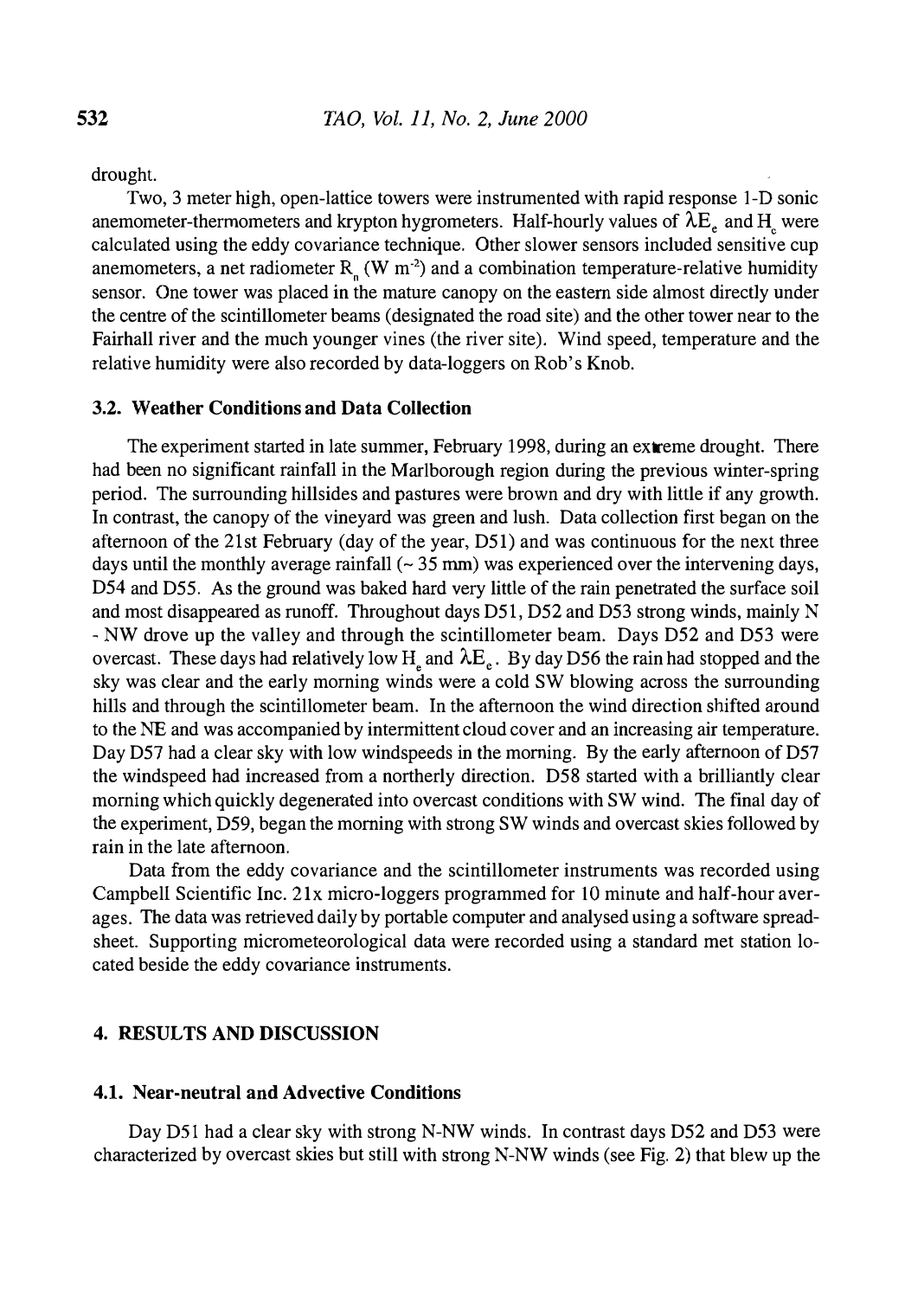valley almost perpendicular to the scintillometer beam. For instance at 1200 hrs the windspeed at 30 m was estimated to be  $u_{c30m} \sim 24$  m s<sup>of</sup>. The calculation of  $u_{c30m}$  assumed a logarithmic wind profile under near-neutral conditions. Subsequent calculations of  $u<sub>z</sub>$  at  $z = 3$  m were taken as the same value at  $z = 30$  m.



Fig. 2. Time series of eddy covariance determined fluxes  $H_e$  and  $\lambda E_e$  along with net radiation, Rn and the average windspeed at  $z = 3$ m,  $u_{c3m}$  for near neutral days 051, 052 and 053.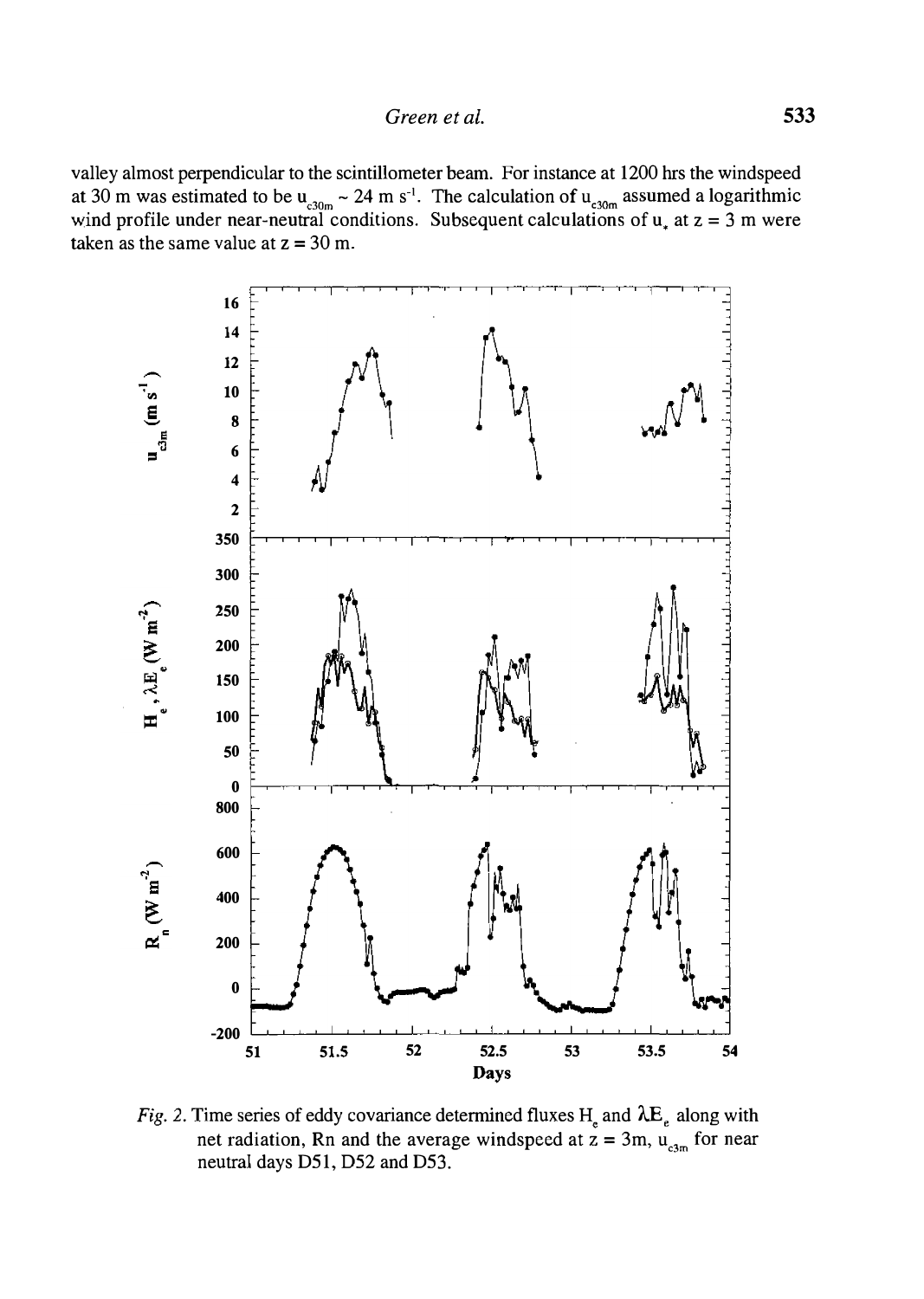Over the days D51, D52 and D53 and during daytime periods of high windspeed ( $u_{\text{max}} > 8$ ms<sup>-1</sup>) both the microwave and near-infrared scintillometer signals had very large signal variances. Values of  $\lambda E_s$  were at least an order of magnitude greater than  $\lambda E_e$ . The eddy covariance values of H and  $\lambda E_e$  are credible (Fig. 2). Figure 3 compares the two methods for half-<br>have averages of  $\lambda E_e$  calcated aver these three days. The 2011 line offers a secree indication of hour averages of  $\lambda E$  selected over these three days. The 20:1 line offers a coarse indication of the disparity between the two methods.

The fluctuations measured by the scintillometer can not be due to the surface fluxes alone. The origin of these additional perturbations must lie elsewhere and were somehow related to the high wind-speeds at the scintillometer beam height ( $u > 20$  m s<sup>-1</sup>). There is the effect of the terrain to consider, as several kilometers upwind of the well-irrigated vineyard valley the landscape is mainly dry pasture and scrub. This situation describes a transition from dry to wet surfaces effectively the strong advection of dry air into the well-irrigated valley. De Bruin et al. (1991) and De Bruin et al. (1993) made a study of surface fluxes over non-uniform terrain under advective conditions, using both the variance and eddy covariance techniques and found H to be significantly overestimated using the former method. These extra temperature fluctuations were attributed to the entrainment of the upwind dry and warm air into the newly formed internal moist boundary layer (De Bruin, pers comms.) This is a plausible explanation for the observed increased variance in the scintillometer signals. However, because the scintillometer can not differentiate or seperate the source of this increased scintillation the derivation of  $C_T^2$  and  $C_Q^2$  is invalid and the scintillation method is flawed.



Fig. 3. A comparison of half hour averages of  $\lambda E_s$  and  $\lambda E_e$  obtained under near-neutral and strongly advective conditions.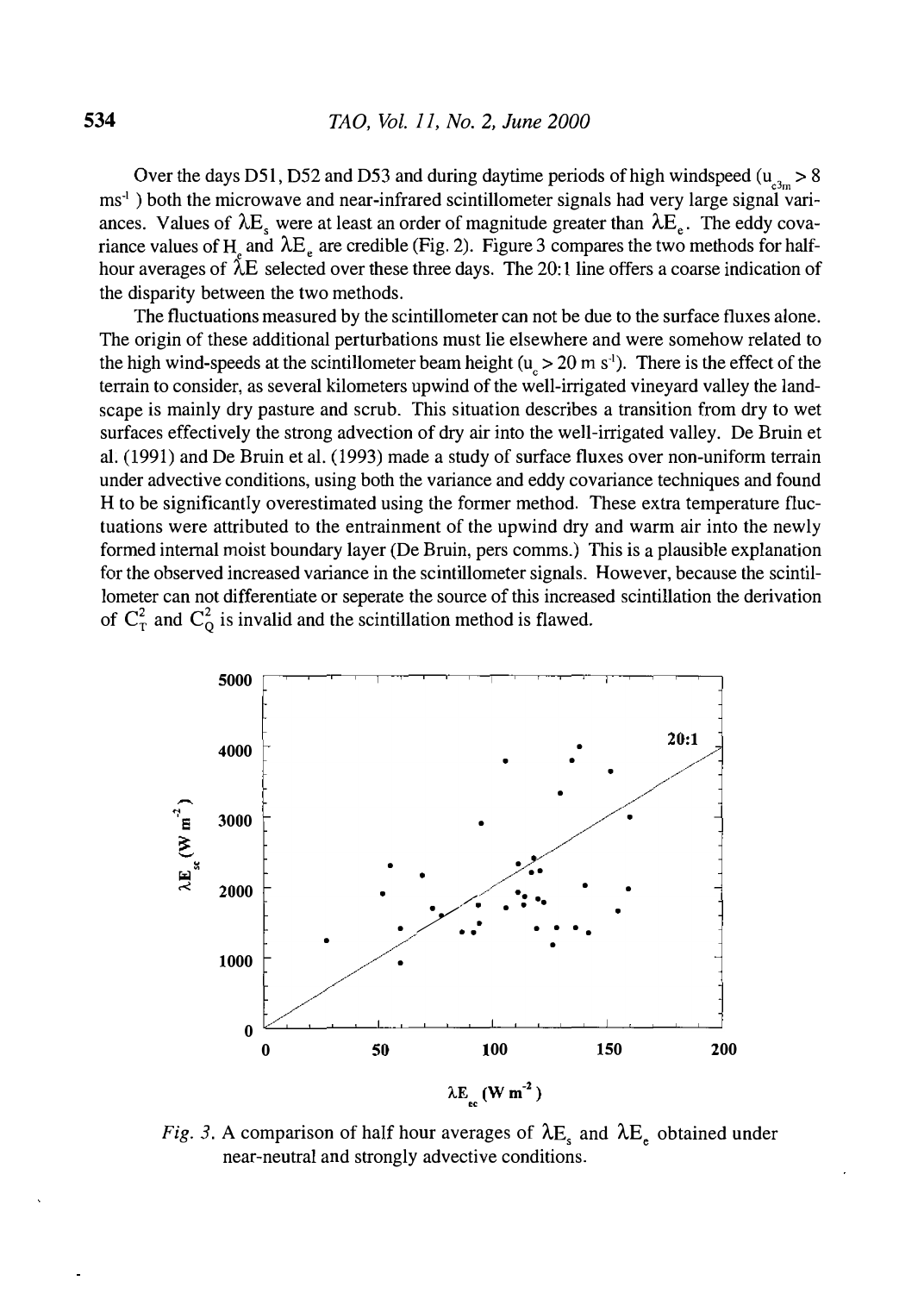#### Green et al. 535

Also contributing to the additional signal variance may be wind turbulence generated by the valley slopes and the ridges where the scintillometers are positioned. Although the scintillometer path weighting is minimal at the transect extremes (Wang et al., 1978), additional mixing of the atmosphere by these physical barriers could have created unwanted fluctuations in T and Q within the valley. It is expected this effect would be particularly evident at the ridge height rather than near the valley floor as the wind accelerates upwards towards the crest of the hillsides (Kaimal and Finnigan, 1994). For the N - NW wind direction this meant the wind would strike the eastern ridge at an angle of approximately 45 degrees. The scintillometer data collected at height and under the combination of very strong advective N - NW winds taking place within this valley, remains unusable in its present form.

#### 4.2. Unstable Conditions

Constant heavy rain over days D54 and D55 meant all instrumentation had been turned off during this period to protect against failure. The experiment was restarted at 0900 hrs on day D56. As Fig. 4 shows, the morning of day D56 was characterised by a clear sky and air temperature around 12°C. R<sub>n</sub> steadily increased to a 700 W m<sup>-2</sup> maximum at 1230 hrs followed by intermittent cloud cover over the afternoon. Light SW winds  $(u_{3m} \sim 4 \text{ m s}^2)$  passed through the scintillometer beam but after midday the wind began to shift direction rotating 180 degrees towards the NE. Over the next 3 hours as the wind increased in speed to  $(u_{e_{3m}} \sim 7.5 \text{ m})$ s<sup>-1</sup>, 1500 hrs) it blew first EW down the scintillometer beam before finally settling into a NE direction (~ 1500 hrs). A time trace of daily half hourly averaged values of  $\lambda E<sub>s</sub>$  and  $\lambda E<sub>e</sub>$  is presented in Fig. 5. The transition in wind direction during this period has been indicated on Fig. 5 using the notation, SW, EW and NE.

Until 1200 hrs (SW wind) the comparison between  $\lambda E_s$  and  $\lambda E_e$  was reasonable. In the afternoon when the wind shifted direction to the EW to blow over the east-ridge and down the scintillometer beam there was a marked underestimation by  $\lambda E_{s}$ . On several occasions during the early afternoon transition in wind shift the structure parameter  $C_r^2$  was observed to vary by more than an order of magnitude over 10 minute periods. Following Hill et aL (1992) we have classified these periods as non-stationary. The atmospheric conditions prevented the application of MOST. By mid afternoon (~ 1500 hrs) agreement between  $\lambda E_s$  and  $\lambda E_e$  had improved. Drier winds that blew from the NE apparently advected sufficient dry air into the valley so there was a trend for  $\lambda E \ge \lambda E$ .

The D56 behaviour of  $\lambda E_{sc}$  can be demarcated roughly into three temporal transitions caused by a 180 degree change in wind direction. The results suggest the successful comparison of the scintillometer and eddy covariance methods is dependent on the strength and the direction of the wind, the surrounding topography and their relation to the scintillometer beam orientation.

During the morning of day D57 the atmosphere tended towards highly unstable conditions to provide a data set with which to test the effectiveness of (2.11). Average wind-speed was low during the first part of the day  $(u_{c3m} < 1.5 \text{ m s}^{-1})$  and the sky was clear throughout the previous night and extended over the morning of D57 (Fig. 6). By noon the air temperature had climbed to 19<sup>o</sup>C from an early morning low of 10<sup>o</sup>C (0800 hrs). From noon the wind-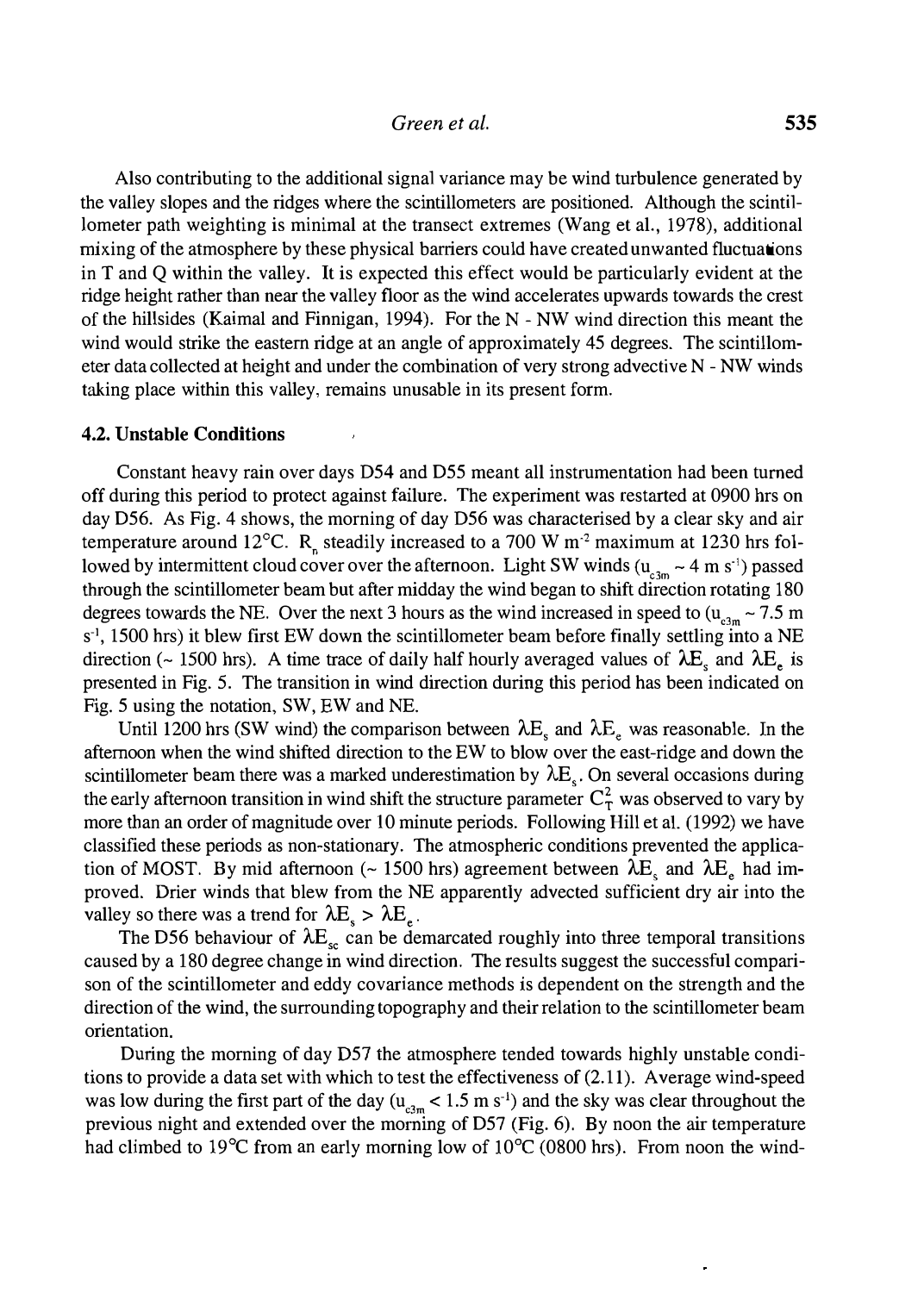

Fig. 5. A time series of  $\lambda E_s$  ( $\bullet$ ) and  $\lambda E_e$  (o) for D56, a day of unstable atmospheric conditions with shifting wind direction.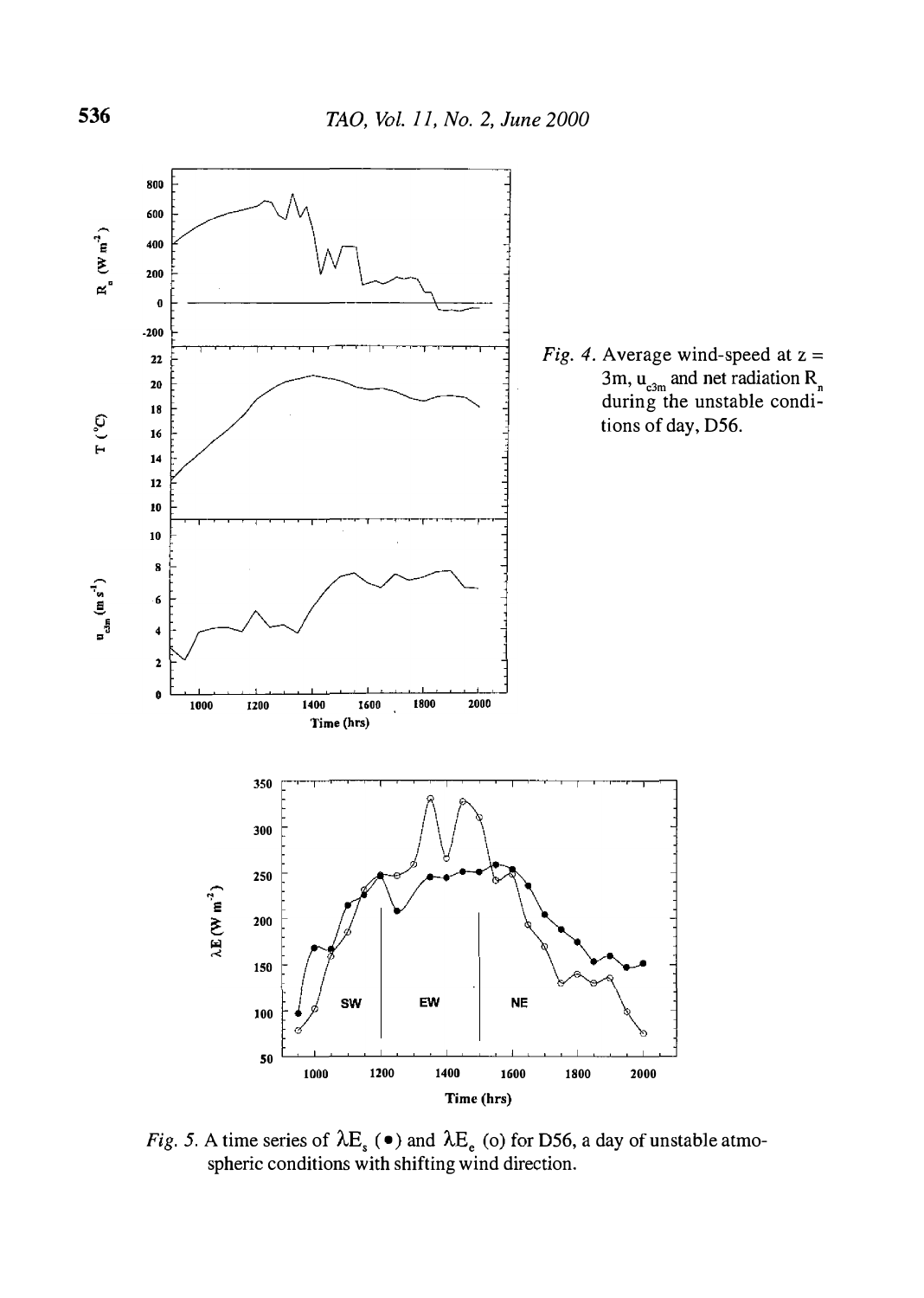speed increased from  $u_{\text{c3m}} \sim 2 \text{ m s}^{-1}$  to  $u_{\text{c3m}} \sim 7 \text{ m s}^{-1}$  by 1600 hrs and from a northerly direction. As significant mechanical mixing was now occurring in the boundary layer (2.11) was no longer valid.



Fig. 6. Air temperature, T, average wind-speed at  $z = 3m$ ,  $u_{\text{c,m}}$  and net radiation,  $R<sub>n</sub>$  for day, D57 which experienced very unstable conditions in the morning period.

Figure 7 is a time series comparison between  $\lambda E_s$  and  $\lambda E_e$  for D57. In the period between 0800 and 1330 hrs  $\lambda E_s$  was been calculated using (2.11) assuming very unstable conditions. From 1400 hrs onwards and with the increasing wind-speed,  $\lambda E_s$  is determined using the iterative method as described for unstable conditions. In the first instance and in contrast to  $\lambda E_{\gamma}$ , the values of  $\lambda E_{\gamma}$  lying between 0800 and 1030 hrs are larger than believable as R<sub>n</sub> < 450 W m<sup>-2</sup>.

During this period the values of  $C_T^2$  and  $C_Q^2$  (Fig. 8) experienced an increase in magnitude peaking at 0900 hrs. Calculated  $\lambda E_s$  was then very much greater than expected from a surface latent heat flux. Both the microwave and large aperture infrared scintillometer signals independently showed additional signal variance. In explanation it is proposed these peaks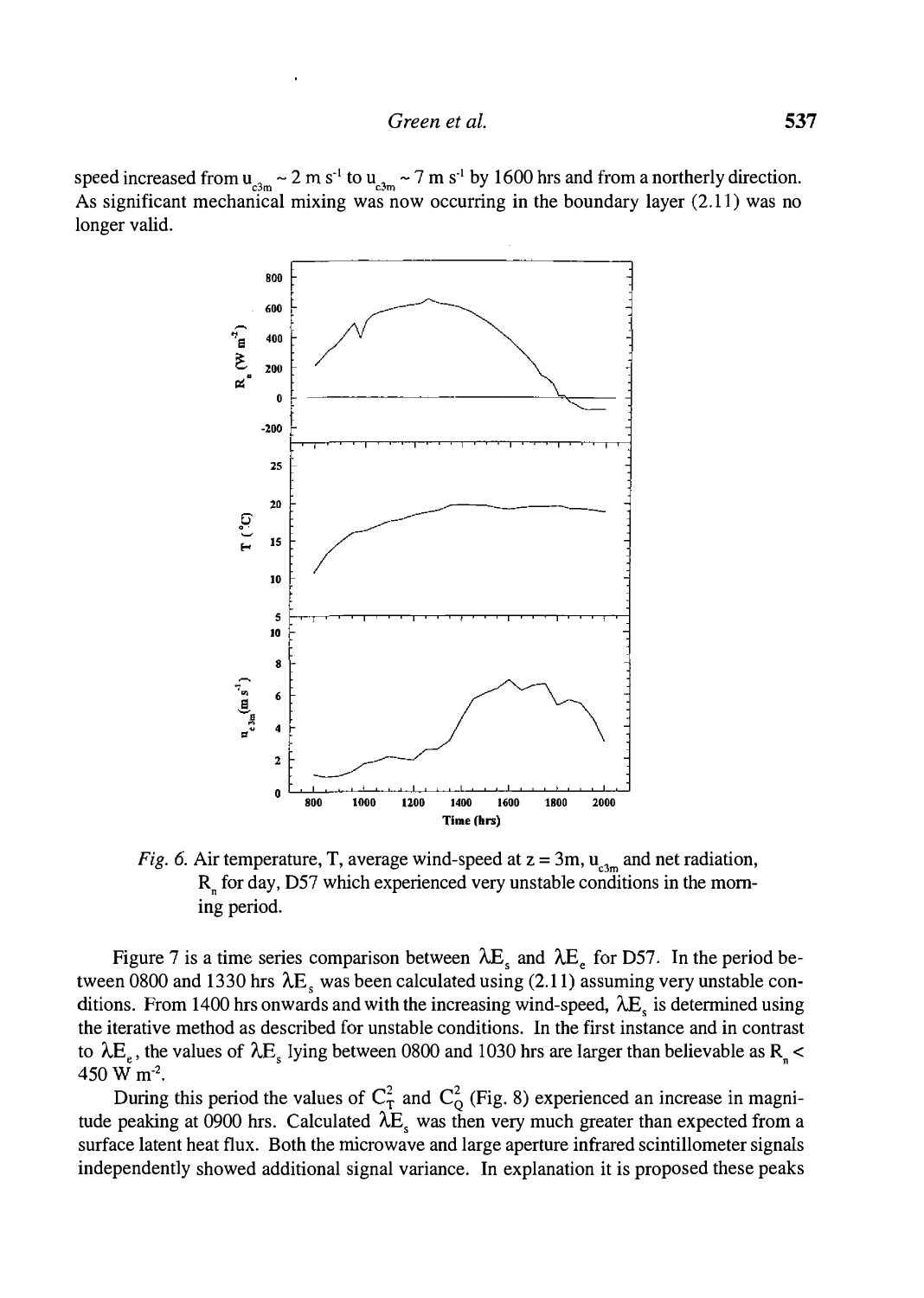

Fig. 7. A time series for day D57 showing the effect of the CBL passing through the scintillometer beam mid-morning and the reasonable agreement obtained between very unstable  $\lambda E_{\epsilon}$  ( $\blacklozenge$ ) and unstable  $\lambda E_{\epsilon}$  ( $\blacktriangleright$ ) with values of  $\lambda E_e$  (o).

are indicative of the evolution of the CBL (as indicated on Fig. 7) growing in height in response to surface heating. Stull (1988) describes the depth of the CBL increasing slowly, under calm situations, from several tens of metres controlled by the strong nocturnal stable layer capping the CBL. We believe that as the air temperature rose in the mid-morning, the top of the CBL moved upward and passed through the scintillometer beam. The transition in air density as the warmer air moved through the beam caused additional fluctuations to be recorded by the scintillometer, but these went unseen by the eddy covariance instruments. Kohsiek and Herben (1983) infer this behaviour in their paper when describing evaporation made by measurements of radio wave scintillation. Additionally, Wyngaard and LeMone (1980) discuss the behaviour of  $C_T^2$  and  $C_Q^2$  in the CBL and observed that these values can be several orders of magnitude greater near the inversion height than expected through that generated by surface fluxes.

By late morning (1100 hrs) the height of the CBL had grown beyond both the scintillometer and eddy covariance instruments and the fluxes recorded by both instruments was contained within the convective surface layer. Application of (2.11) for free convective conditions was valid and demonstrated extremely pleasing agreement between  $\lambda E_s$  and  $\lambda E_e$  from 1100 to 1330 hrs (Fig. 7). At 1130 hrs an acrylic screen was placed over the scintillometer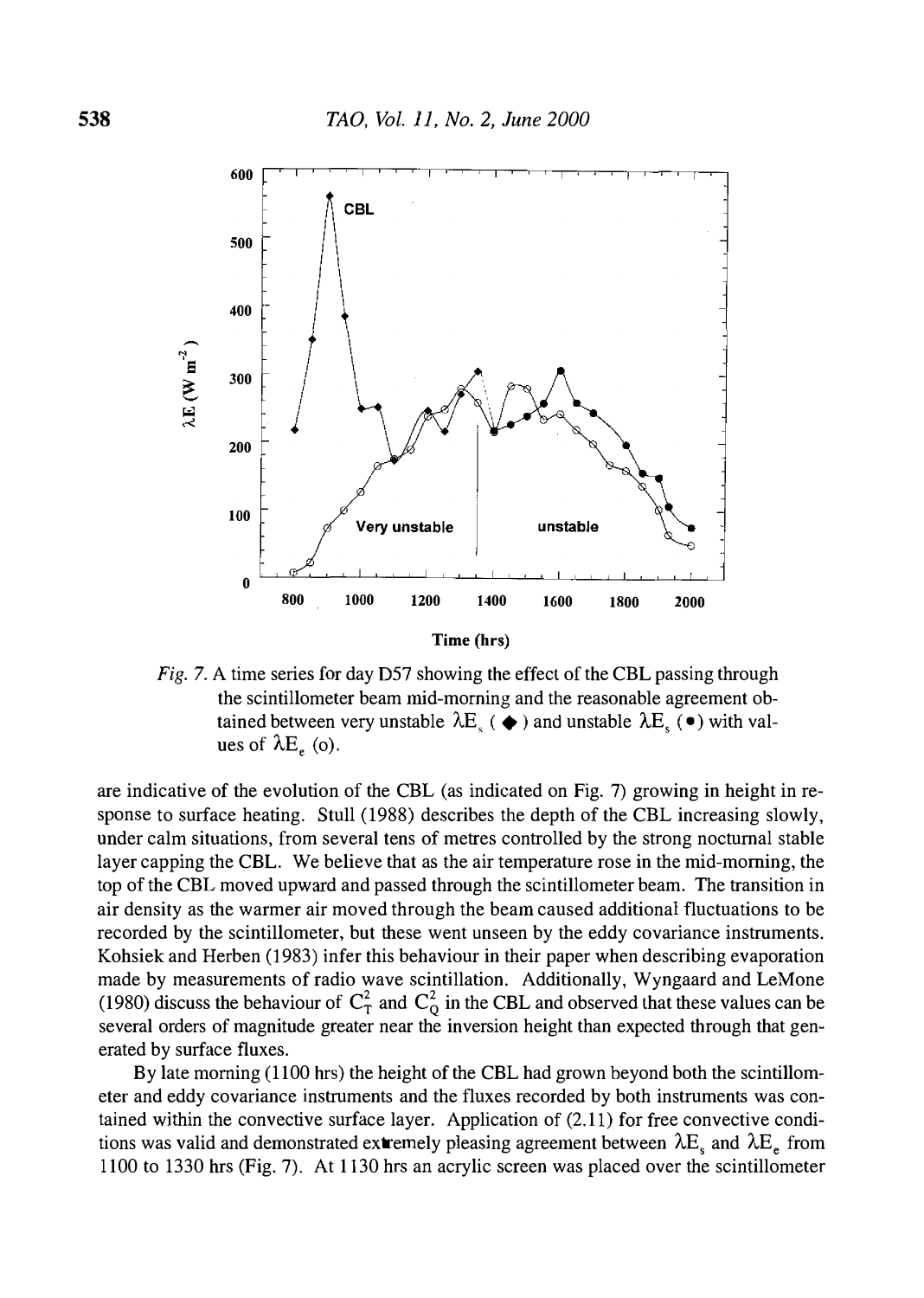

Fig. 8. The behaviour of the structure parameters  $C_T^2$  (o) and  $C_Q^2$  ( $\bullet$ ) for day, D57. Each of the spikes in the time traces are periods when reliable data is unavailable. This is due either to obstruction of the beam or the behaviour of the atmosphere as it undergoes various transitions.

transmitter. A similar screen was erected at the scintillometer receiver about 1730 hrs. The screens were designed to prevent mechanical oscillations by heavy winds moving the scintillometers. This modification to the enclosures caused peaks in  $C_T^2$  and  $C_Q^2$  about 1130 and 1730 hrs (Fig. 8) as the scintillometer beam was broken. There is no evidence there was an improvement in the scintillometers performance by the placement of these screens. From 1400 hrs onwards the free convective formula was discarded in favour of the unstable approach. Calculations of  $\Delta E_s$  constantly overestimate  $\Delta E_e$  in a manner similar to the results of day, D56. The sudden jump in magnitude of both  $C_T^2$  and  $C_Q^2$  around 1430 hrs (Fig. 8) from one plateau to another occurs with increased wind-speed (see  $\mathbf{u}_{\text{c3m}}$ , Fig. 7).

During the very unstable conditions the signal from the near-infrared scintillometer was very close to the instrument noise. Some discussion on this problem is warranted because the scintillation method relies on accurate measurements of  $C_{n,i}^2$ . During very unstable conditions simple theory states that both  $C_T^2$  and  $C_Q^2$  are proportional to  $z^{4/3}$  within the surface boundary layer. In practical terms this means the magnitude of  $C_T^2$  or  $C_O^2$  measured by a scintillometer placed at a height of  $z = 30$  m will be only 5 % of that measured by the same instrument placed at  $z = 3$  m above the valley floor. This reduction in signal strength becomes problematic for low values of evaporation as the scintillometers must be capable of a suitable signal resolution without approaching their own noise limit. During the convective conditions,  $C_T^2$  was three orders of magnitude less than the values measured over the unstable mid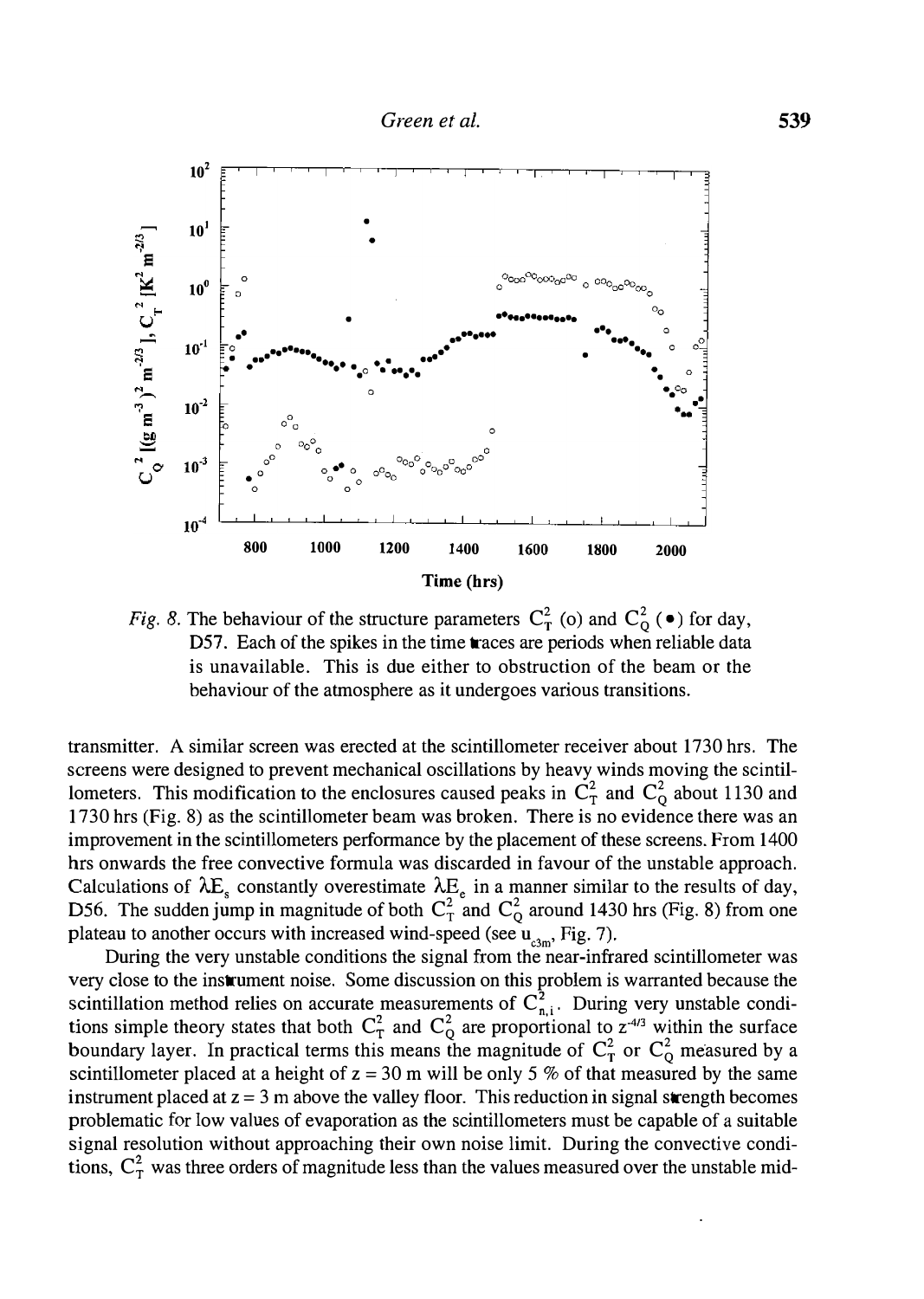afternoon situation (Fig. 8). The other two peaks in  $C_T^2$  and  $C_O^2$  occurring in the early morning and the early evening (0700 - 0800 hrs and 2000 - 2100 hrs) represent the transition between the unstable and stable atmospheric states. During these periods  $C_T^2$  and  $C_O^2$  are indeterminable as will be  $\lambda E_{\rm s}$ .

The final days of the experiment, D58 and D59, are not discussed in detail here as both were overcast, cold and with strong winds blowing NW down the scintillometer transect making data interpretation difficult. During this period the signal output from the infrared scintillometer was observed to approach its own noise limit ( $C_0^2 < 10^{-17}$  m<sup>-2/3</sup>). However the clear early morning of day, D58, provided several half-hour data points which although not presented had  $\lambda E_c$  and  $\lambda E_a$  in close agreement.

The issue of improving the signal strength of the near-infrared scintillometer is currently being addressed through the use of a more powerful radiation source. It is noted the microwave scintillometer signal strength was always adequate.

#### 5. CONCLUSION

The purpose of this research was to identify whether the scintillometer method could be used to estimate evaporation from a vineyard valley to be capable of providing figures for daily irrigation scheduling and the management of water resources. The scintillometer was placed on opposing valley ridges to propagate its beam across and well above the valley floor. In calculating  $\lambda E<sub>s</sub>$  it was assumed that similarity theory was workable in the valley and the scintillations were caused by the surface fluxes of heat and moisture\_

The results demonstrate the success of these  $\lambda E$ , measurements when compared with eddy covariance data are dependent on prevailing atmospheric conditions and the surrounding terrain. Operating scintillometers at  $z = 30$  m creates additional problems not encountered when the beam is closer to the canopy. These problems are extraordinary scintillations and much weaker signals whose symptoms are an excessive intensity variance and reduced signalto-noise ratio. The cases identified to date include the entrainment of warm dry air under advective conditions and the development of the CBL as it passes through the scintillometer beam. Confirmation of these phenomena is a next experimental step. Excessive wind-speed contributed to the overestimation of  $\lambda E_s$  relative to  $\lambda E_e$  during unstable conditions. The difference became extreme for near-neutral conditions with a dry to wet transition downwind. There is no evidence to suggest the scintillometer combination will not perform well when operated at this height and under near-neutral conditions over uniform terrain. The free convection formula gave good results for the small data set collected.

In summary the results presented indicate the scintillation method can produce credible estimations of  $\lambda E<sub>s</sub>$  from an irrigated valley. The scintillometer performed best under unstable to very unstable atmospheric conditions. The reasonable comparison between the scintillometer and eddy covariance time series suggests the application of similarity theory was appropriate. Scintillometers need to be mounted at greater heights than conventional instruments in order to obtain an unobstructed propagation of their beams across kilometer distances and to compensate for curvature of the Earth. As a result they may encounter some of the unwanted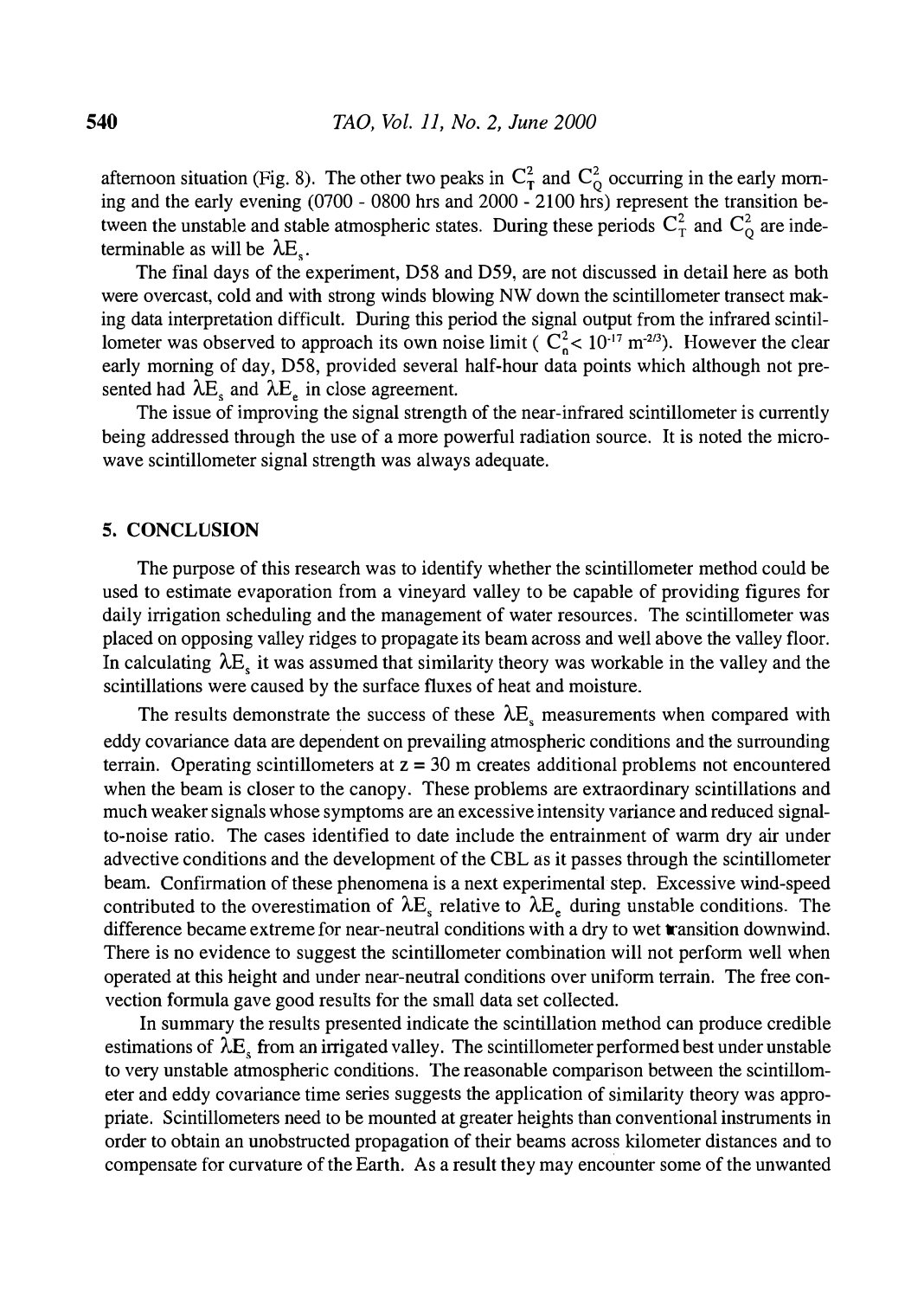effects reported in this experiment.

Acknowledgments We wish to express our gratitude to Tony Hoksbergen, National Viticulturist, Montana Wines Ltd., Blenheim for use of the facilities at the Brancott Estate. Our thanks go to the staff at the Malborough Research Centre who were most helpful in organising the accommodation, transport and general logistics for the personal involved in the experiment. Brent Clothier suggested the site and was instrumental in negotiating the use of the vineyard with Montana Wines. Philip Prendergast, Keith McNaughton and Johannes Laubach are thanked for their assistance in setting up instrumentation. Unfortunately separate eddy covariance measurements made by Laubach during this experiment were too fragmented to be of any practical use in our analysis. We thank staff at the Marlborough District Council for contacting the local landowners for site access and their interest in this research. Wim Kohsiek and Henk De Bruin are thanked for their useful comments and suggestions on this manuscript.

## **REFERENCES**

- De Bruin, H. A. R., N. J. Bink, and L. J.M. Kroon, 1991: Land Surface Evaporation. Fluxes in the Surface Layer Under Advective Conditions. In: Schmugge and Andre (Eds.), Springer-Verlag, New York.
- De Bruin, H. A. R., W. Kohsiek, and B. J. J.M. van den Hurk, 1993: A verification of some methods to determine the fluxes of momentum, sensible heat, and water vapour using standard deviation and structure parameter of scalar meteorological quantities. Boundary-Layer Meteorol, 63, 231-257.
- De Bruin, H. A. R., B. J. J.M. van den Hurk, and W. Kohsiek, 1995: The scintillation method tested over a dry vineyard area. Boundary-Layer Meteorol, 76, 25-40.
- Green, A. E., M. S. Astill, K. J. McAneney, and J.P. Nieveen, 1999: Path-averaged surface fluxes determined from infrared and microwave scintillometers. Submitted Ag. and Forest Meteorol.
- Hill, R. J., S. F. Clifford, and R. S. Lawerence, 1980: Refractive-index and absorption fluctuations in the infrared caused by temperature, humidity and pressure fluctuations. J. Opt. Soc. Am., 70, 1192-1205.
- Hill, R. J., R. A. Bolander, S. F. Clifford, R. W. McMillan, J. T. Priestley, and W. P. Schofield, 1988: Turbulence-induced millimetre-wave scintillation compared with micrometeorological measurements. IEEE Trans. On Geosci. and Remote Sensing, 26, 330-341.
- Hill, R. J., 1989: Implications of Monin-Obukhov similarity theory for scalar quantities. J. Atmos. Sci. 46, 2235-2244.
- Hill, R. J., G. R. Ochs, and J. J. Wilson, 1992: Measuring surface-layer fluxes of heat and momentum using optical scintillation. Boundary-Layer Meteorol., 58, 391-408.
- Kaimal, J. C., and J. J. Finnigan, 1994: Atmospheric Boundary Layer Flows: Their Structure and Measurement. Oxford University Press Inc., New York.
- Kohsiek, W., 1982: Measuring  $C_T^2$ ,  $C_Q^2$ , and  $C_{TQ}$  in the unstable surface layer, and relation to the vertical fluxes of heat and moisture. Boundary-Layer Meteorol, 24, 89-107.